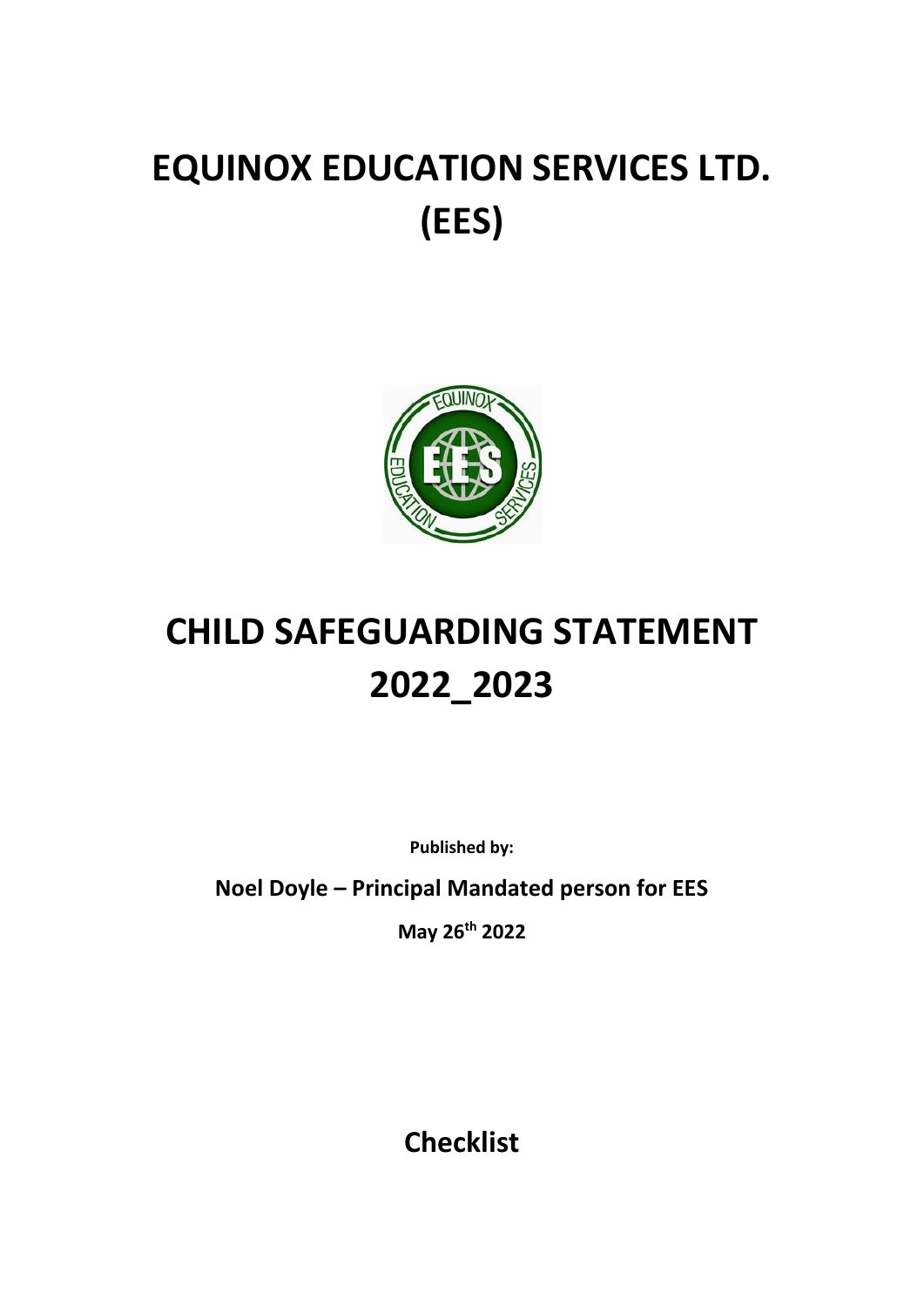| <b>Developing a Child Safeguarding Statement</b>                                                                                                                                                | <b>Complete</b> |
|-------------------------------------------------------------------------------------------------------------------------------------------------------------------------------------------------|-----------------|
| Carry out the Risk Assessment                                                                                                                                                                   |                 |
| List details of the service provided and management structure                                                                                                                                   |                 |
| List principles to protect children from harm                                                                                                                                                   |                 |
| Appoint a Relevant Person                                                                                                                                                                       |                 |
| Draw up a list of Mandated Persons                                                                                                                                                              |                 |
| Check you have all the required policies and procedures                                                                                                                                         |                 |
| Amend your child protection and welfare reporting procedures, to<br>include:<br>information on Mandated Persons and how they report<br>information from Children First, National Guidance, 2017 |                 |
| Develop new procedures to:<br>Appoint a relevant person                                                                                                                                         |                 |
| Draw up list of Mandated Persons                                                                                                                                                                |                 |
| Provide all staff and board members with information about their<br>responsibilities under the Children First Act, 2015                                                                         |                 |
| Include details on review and implementation                                                                                                                                                    |                 |

#### **IMPORTANT INFORMATION:**

- This document is a guide and, to ensure your compliance with the Children First Act, 2015, it should be adapted to the needs, size and particulars of your service.
- Under the Children First Act, 2015 all early years services (including stand-alone afterschool services) as defined in the Childcare Act 1991 who employ one or more person are required to have a child safeguarding statement. Employ here includes people who are unpaid – for example, students or volunteers and back up persons.

This checklist and Template have been designed to be used in conjunction with the information in *Developing a Child Safeguarding Statement*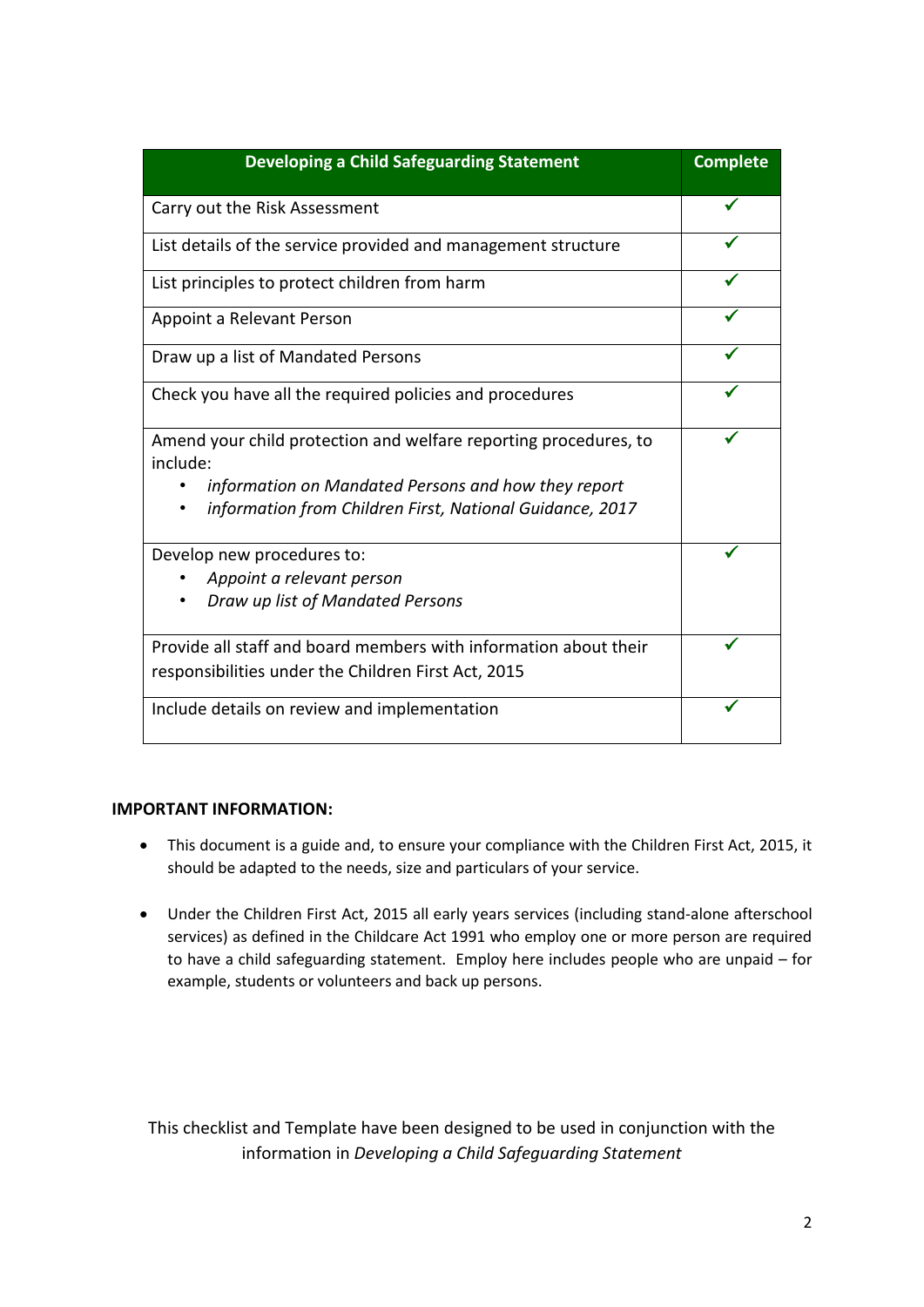## **Child Safeguarding Statement**

#### **1. NAME OF SERVICE AND ACTIVITIES PROVIDED**

#### *Include details of your service here. Activities provided, to who and management structure*

Equinox Education Services Ltd (EES) (also known as Equinox Academic Institute) provides English as a second language (ESL) tuition, sports activities and excursions for overseas students who are children aged between 12 to 17 years, 364 days. EES facilitates the placement of individual children within this age rage to schools within the Irish Academic system.

The management structure is: **Noel Doyle** - Managing Director, **Patrick Brennan**–Director of Studies , **Tomoko Doyle**, Financial Controller / Student Counsellor, **Cathy Stephenson** – Homestay Coordinator. **Sharon Cornelly** – Homestay Coordinator.

#### **2. COMMITMENT TO SAFEGUARD CHILDREN FROM HARM**

*Amend as appropriate to your service*

- Our Service is committed to safeguarding the children in our care and to providing a safe environment in which they can play, learn and develop.
- Our service believes that the welfare of the children attending our service is paramount. We are committed to child-centred practice in all our work with children.
- We are committed to upholding the rights of every child and young person who attends our service, including the rights to be kept safe and protected from harm, listened to, and heard.
- Our policy and procedures to safeguard children and young people reflect national policy and legislation and are underpinned by Children First: National Guidance for the Protection and Welfare of Children 2017, the Tusla Children First - Child Safeguarding Guide 2017, and the Children First Act 2015.
- Our policy declaration applies to all full time staff, temporary seasonal staff, our buddies, volunteers and students on work placement within our organisation. All of the aforementioned must sign up to and abide by the policies, procedures and guidance encompassed by this policy declaration and our child safeguarding policy and accompanying procedures.
- We will review our child safeguarding statement and accompanying child safeguarding policies and procedures every 2 years or sooner if necessary, due to service issues or changes in legislation or national policy.

| <b>Designated Liaison Person: Noel Doyle</b> |  |
|----------------------------------------------|--|
| +353 87 9975625 info@equinox4study.com       |  |
|                                              |  |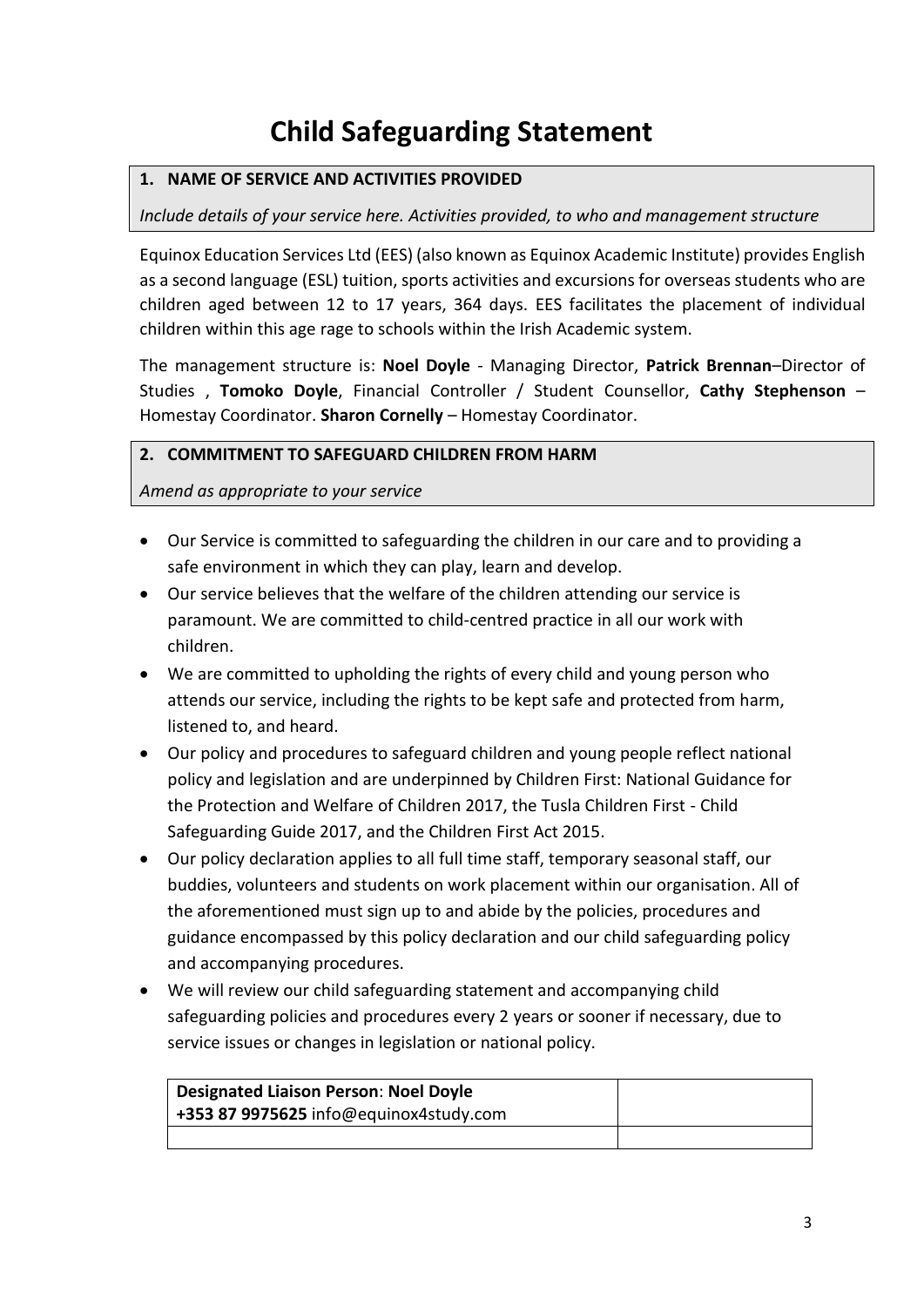#### **3. RISK ASSESSMENT**

In accordance with the Children First Act 2015, Equinox Education Services Ltd. (also known as Equinox Academic Institute) has carried out an assessment of any potential for harm to a child while attending the service or participating in service activities. A written assessment setting out the areas of risk identified and the service procedures for managing those risks is summarised below:

| <b>Risk Identified</b>              | Policies and/or Procedures in place to manage Risk |
|-------------------------------------|----------------------------------------------------|
| <b>Student Transfers</b>            |                                                    |
| Living with Host Families           |                                                    |
| Contact with EES staff and teachers |                                                    |
| Contact from other students         |                                                    |
| <b>Outings and Excursions</b>       |                                                    |

#### **4. CHILD SAFEGUARDING POLICIES AND PROCEDURES**

*Amend as appropriate – other policies and procedures may be required in your service*

As required by the Children First Act, 2015, Children First National Guidance for Protection and Welfare of Children 2017 and the Guidance for Developing for a Child Safeguarding statement for Early Years Services 2018 the following safeguarding policies/procedures/measures are in place

- Procedures to maintain a list of mandated persons under the Children First Act, 2015
- A Relevant Person has been appointed
- A Designated Liaison Person and Deputy have been appointed
- Child Protection and Welfare Reporting Procedures
- Confidentiality Policy
- Policy for Dealing with Allegations of Abuse or Neglect Against Employees
- Procedure for Managing Child Protection Records
- Recruitment Policy
- Garda Vetting Policy
- Code of Behaviour for Working with Children
- Induction Policy (which includes procedures to inform new staff about the Child Safeguarding Statement and accompanying safeguarding policies and procedures)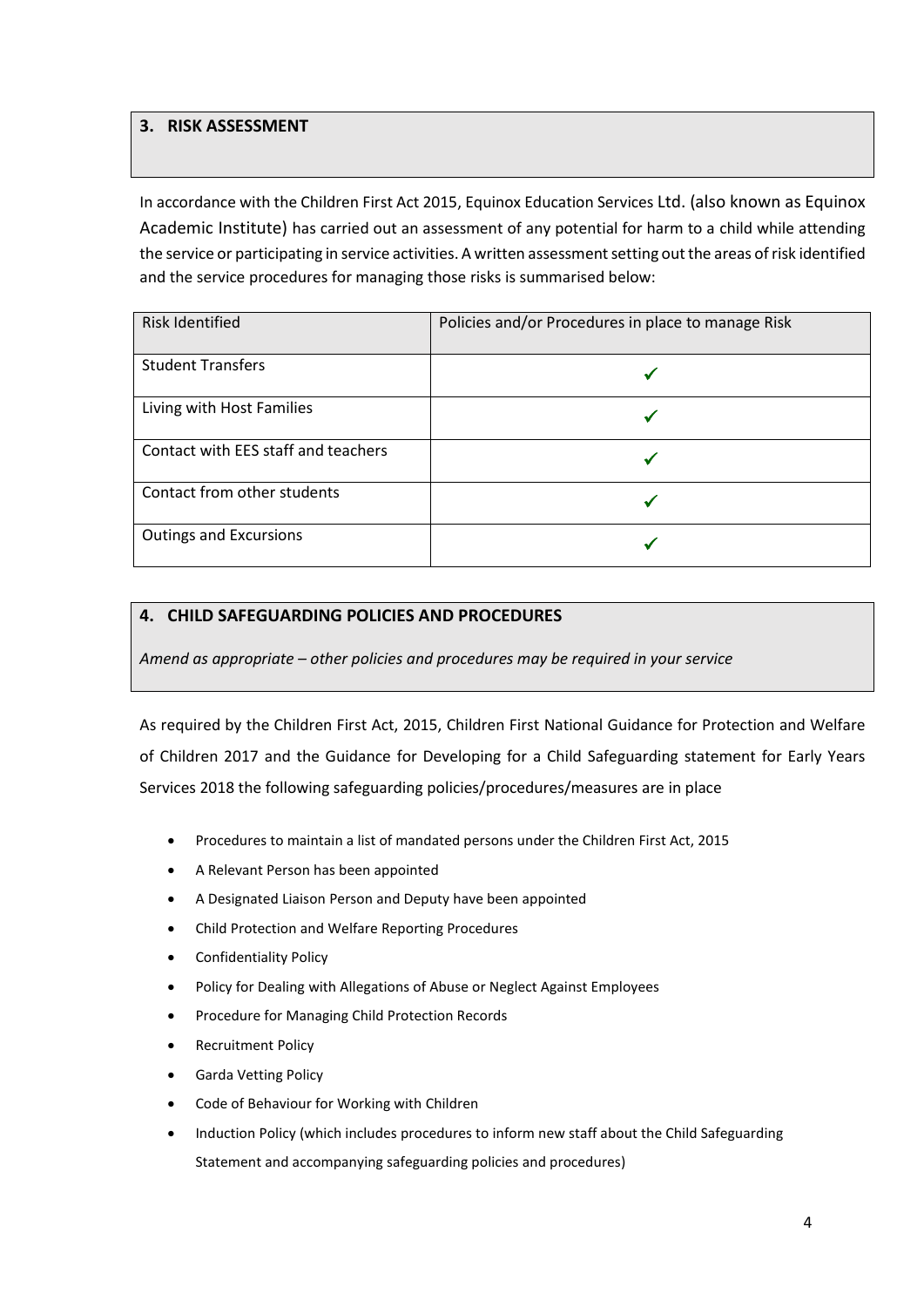- All staff have completed the Tusla eLearning module *Introduction to Children First* and relevant staff have attended Always Children First Child Protection Training.
- Staff have access to regular Supervision and Support in line with the service policy.
- Complaints Policy
- Policy for Managing Outings
- Policy for Managing Accidents and Incidents
- Social Media Management Policy

**Note:** *The above is not intended as an exhaustive list. Service Providers should also include in this section such other procedures/measures that are of relevance to their service.* 

#### **5. IMPLEMENTATION AND REVIEW**

- We recognise that implementation is an ongoing process. Our service is committed to the implementation of this Child Safeguarding Statement and the accompanying child safeguarding policies and procedures that support our intention to keep children safe from harm while availing of our service.
- This Statement will be reviewed every 2 years or as soon as practicable after there has been a material change in any matter to which the statement refers.
- Previous review was on Jan  $5<sup>th</sup>$  2021.
- This statement has been published on the service website and is displayed in the service. It has been provided to all staff, volunteers and any other persons involved with the service. It is readily accessible to parents and guardians on request. A copy of this Statement will be made available to Tusla if requested.

 $\int \int \frac{1}{\sqrt{2}} \int \frac{1}{\sqrt{2}} \int \frac{1}{\sqrt{2}} \int \frac{1}{\sqrt{2}} \int \frac{1}{\sqrt{2}} \int \frac{1}{\sqrt{2}} \int \frac{1}{\sqrt{2}} \int \frac{1}{\sqrt{2}} \int \frac{1}{\sqrt{2}} \int \frac{1}{\sqrt{2}} \int \frac{1}{\sqrt{2}} \int \frac{1}{\sqrt{2}} \int \frac{1}{\sqrt{2}} \int \frac{1}{\sqrt{2}} \int \frac{1}{\sqrt{2}} \int \frac{1}{\sqrt{2}} \int \frac{1}{\sqrt{2}} \int \frac{1}{\sqrt{2}} \int$ 

**Service Provider's name and contact details:**

**For further information on this Statement, contact Relevant Person:** Noel Doyle, Managing Director, Equinox Education Services Ltd. T. +353 87 9975625 E. info@equinox4study.com